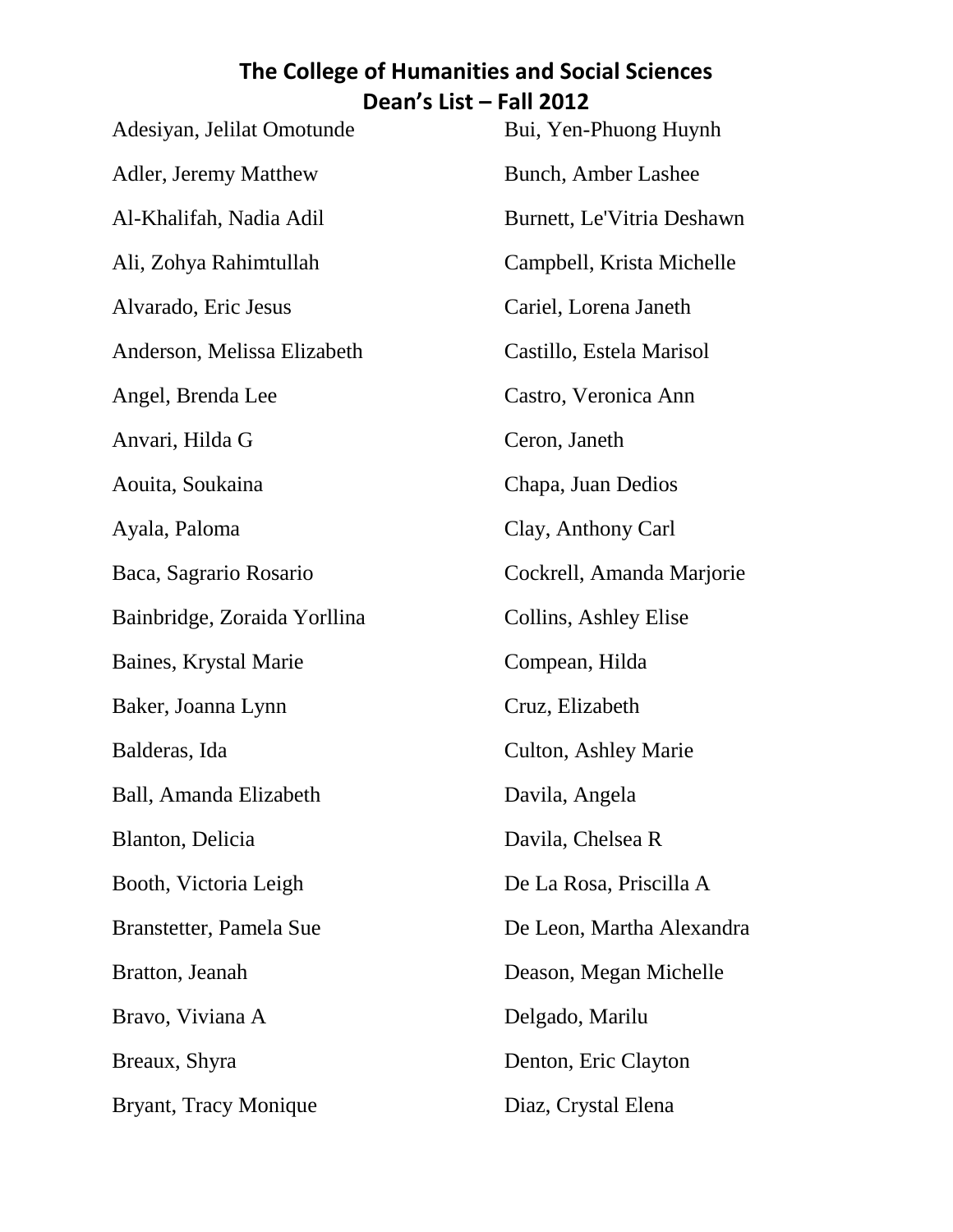| Foster, Kenneth Leo             |
|---------------------------------|
| Frederick, Leshon Jewel         |
| French, Shamiko Michelle        |
| Gagliano, Kari Nicole           |
| Gallardo, Cristine              |
| Galvan, Juana Ivette            |
| Garcia, Alma Delia              |
| Garcia, Delma Francisca         |
| Garcia, Monica H.               |
| Garza, Monzerratt               |
| Garza, Sergio Alberto           |
| Gil, Leonardo                   |
| Gilstrap, Sara Beth             |
| Gleason-Baker, Eilene O         |
| Gomez, Ana Magdalena            |
| Gonzalez, Cristina              |
| Gonzalez, Jose Antonio          |
| Gonzalez, Juan Carlos           |
| Goudeau-Gable, Victoria C'Elsie |
| Gradney, Sharonda Patrice       |
| Grant, Dominque Sade'           |
| Grant, Kristina Raquel          |
| Grimes, Jennifer L              |
|                                 |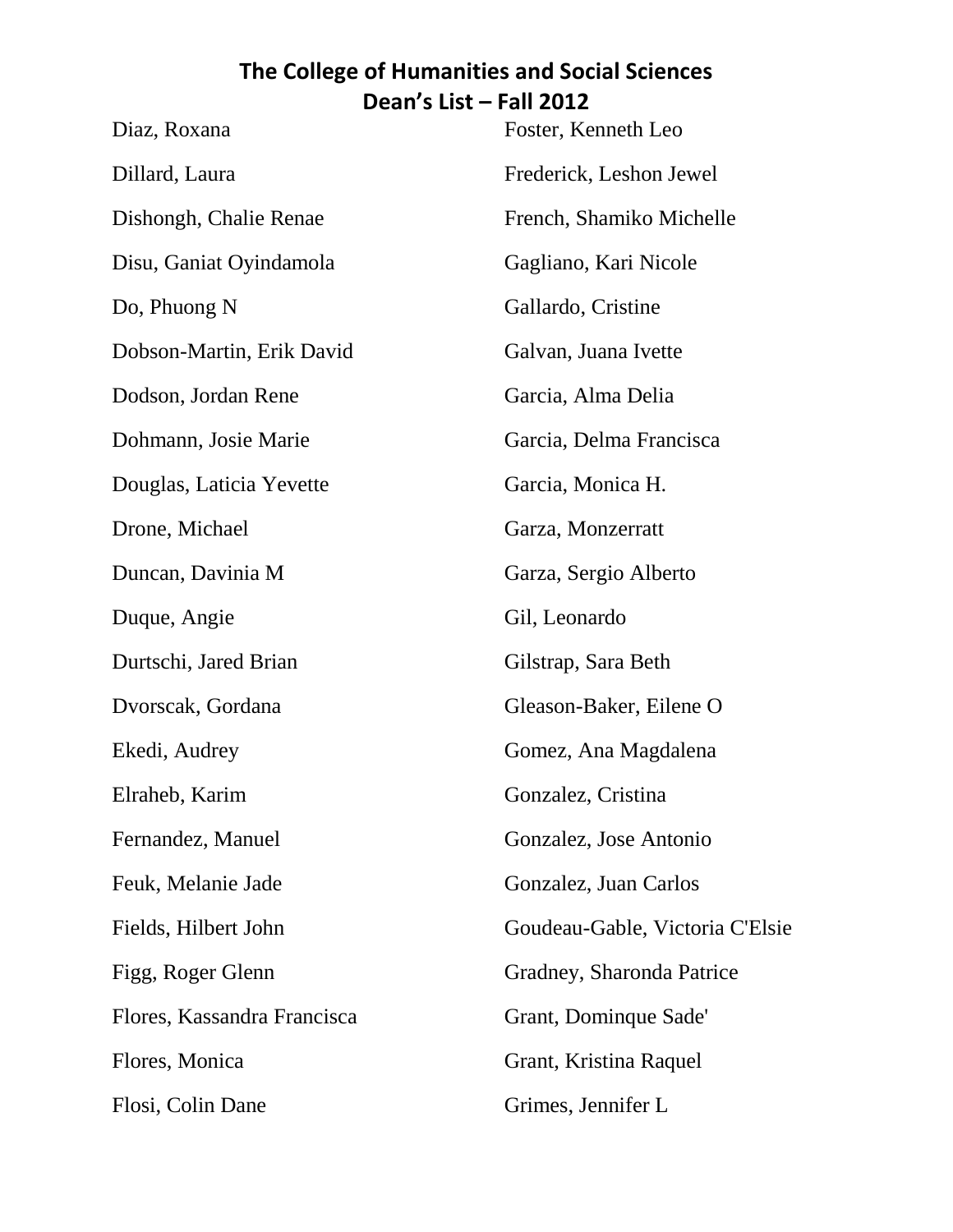| Grisham, Rhonda Danielle   | Ivie, Mary Catherine     |
|----------------------------|--------------------------|
| Guerrero, Angela           | Izaguirre, Mayra Yazmine |
| Gulsby, Audrey Paige       | Jacinto, Carlos Enrique  |
| Hadi, Zoya                 | Jackson, Chris A         |
| Hadley, Monica Teresa      | Jaimes, Natalie Carol    |
| Harris, Jordan             | Jallow, Yandeh           |
| Harrison, Sade Lavon       | ara, Lizbeth Nayeli      |
| Hayes, Charles Robert      | Jaramillo, Daniel Caesar |
| Heim, Catherine Love       | Jasso, Tiffany           |
| Henry, Cynthia             | Johnson, Cassandra Lynn  |
| Hernandez, Carmen Refugio  | Jones, Ansonia Elouise   |
| Hernandez, Claudia Johanna | Jones, Felicia M         |
| Hernandez, Emmanuel        | Jordan, Julian Khalid    |
| Hernandez, Magdalena       | Kaiser, Ricky R          |
| Hernandez-, Eynar          | Karain, Hamdan           |
| Herreid, Shannon Michelle  | Kent, Vanessa Allison    |
| Hilbig, Michael Gerard     | Kern, Randi Christine    |
| Hock, Seth Hunter          | Kilgore, Laura Jane      |
| Hodges-Thomas, Janeice     | Kim, Sharon              |
| Huckabee, Carolyn Denise   | Kim, Song Su             |
| Huerta, Omar               | Kimble, Janisha Vne      |
| Hutchison, Charles Allen   | King, Keyah Mishea       |
| Hyder, Shawn M             | Lara, Claudia            |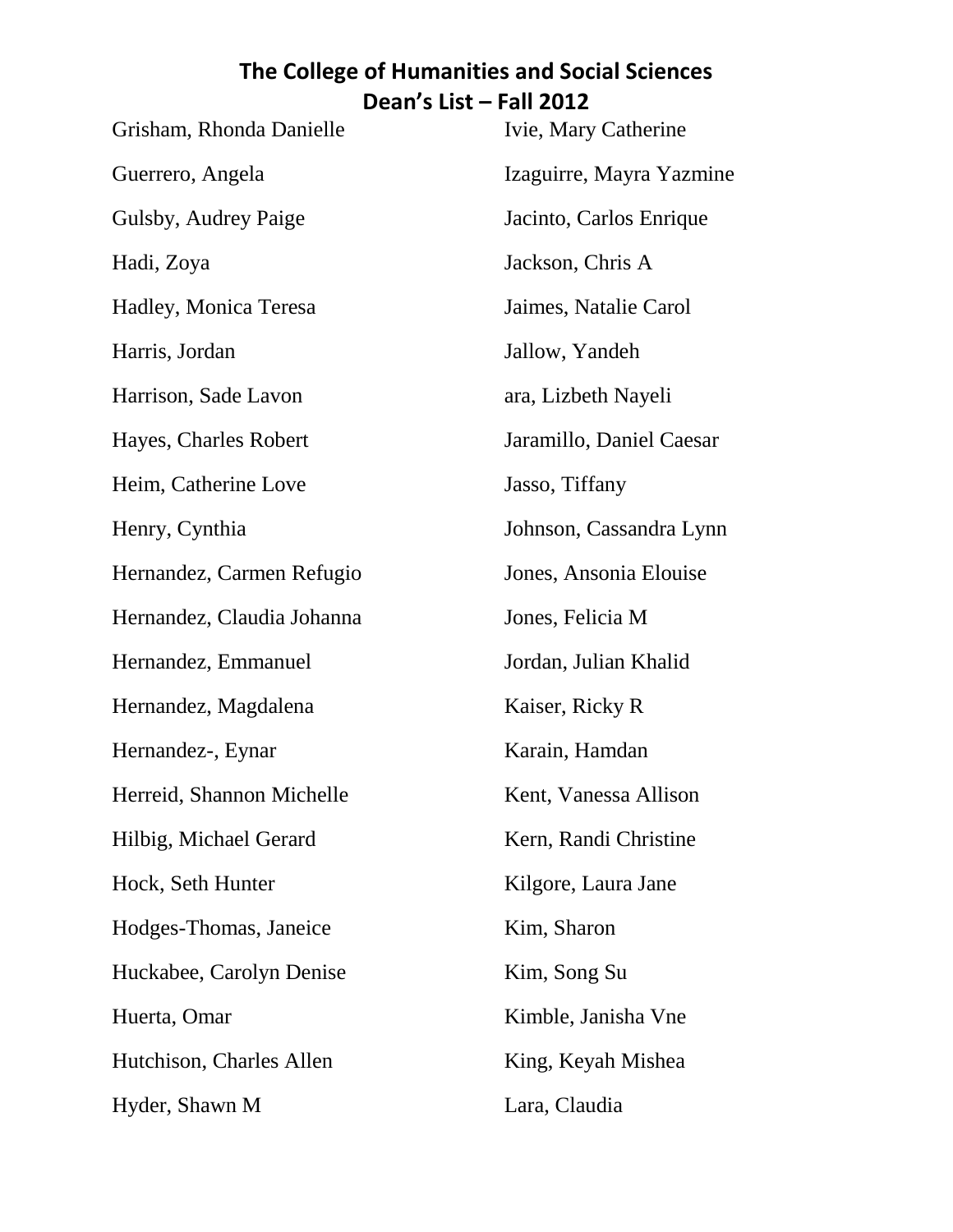| Lara, Gerardo               | Mengsteab, Senait               |
|-----------------------------|---------------------------------|
| Latigue, Annette Michelle   | Miller, Lauren Ashley           |
| Lerma, Vanessa Christine    | Mitchell, Johnathon Paul        |
| Lewis, Aaron Christopher    | Mobley, Elizabeth Nicole        |
| Lewis, Darenique Annette    | Modaresi, Mojan                 |
| Lopez, Elizabeth            | Moore, Trenecia Vershea         |
| Lopez, Flor De              | Morales, Lucha I                |
| Lopez, Oscar Antonio        | Morales, Luis Alberto           |
| Loreto, Anayelit Gutierrez  | Moreno, Marcos Jose             |
| Love, Robert Llewellyn      | Morrissey, Robert Andrew        |
| Ludtke, Lisa Ann            | Mueller, Justin Wayne           |
| Macaluso, Katie Rose        | Muhammad, Jonae Martinique      |
| Maldonado, John Christopher | Munoz, Nadia E                  |
| Marquez, Karen Jennifer     | Mustonen, Heikki Mikael         |
| Marseglia, Lauren Elisabeth | Nava, Nereida                   |
| Martinez, Alfred            | Nolan, Deserai Shadai           |
| Martinez, Monica Liliana    | OHare, Sean Kelly               |
| Matthews, Christina Marie   | Ofuatey-Kodjoe, Shermane Nicole |
| Mayon, Jared Cole           | Ogundare, Babasola Alexander    |
| McQuail, Sean Eugene        | Okeke, Uno Joan                 |
| Mckay, Kyla K               | Oliva, Reynel                   |
| Melendez, Victoria Anne     | Ortega, Noe                     |
| Mendoza, Brian Andres       | Ortega, Viridiana               |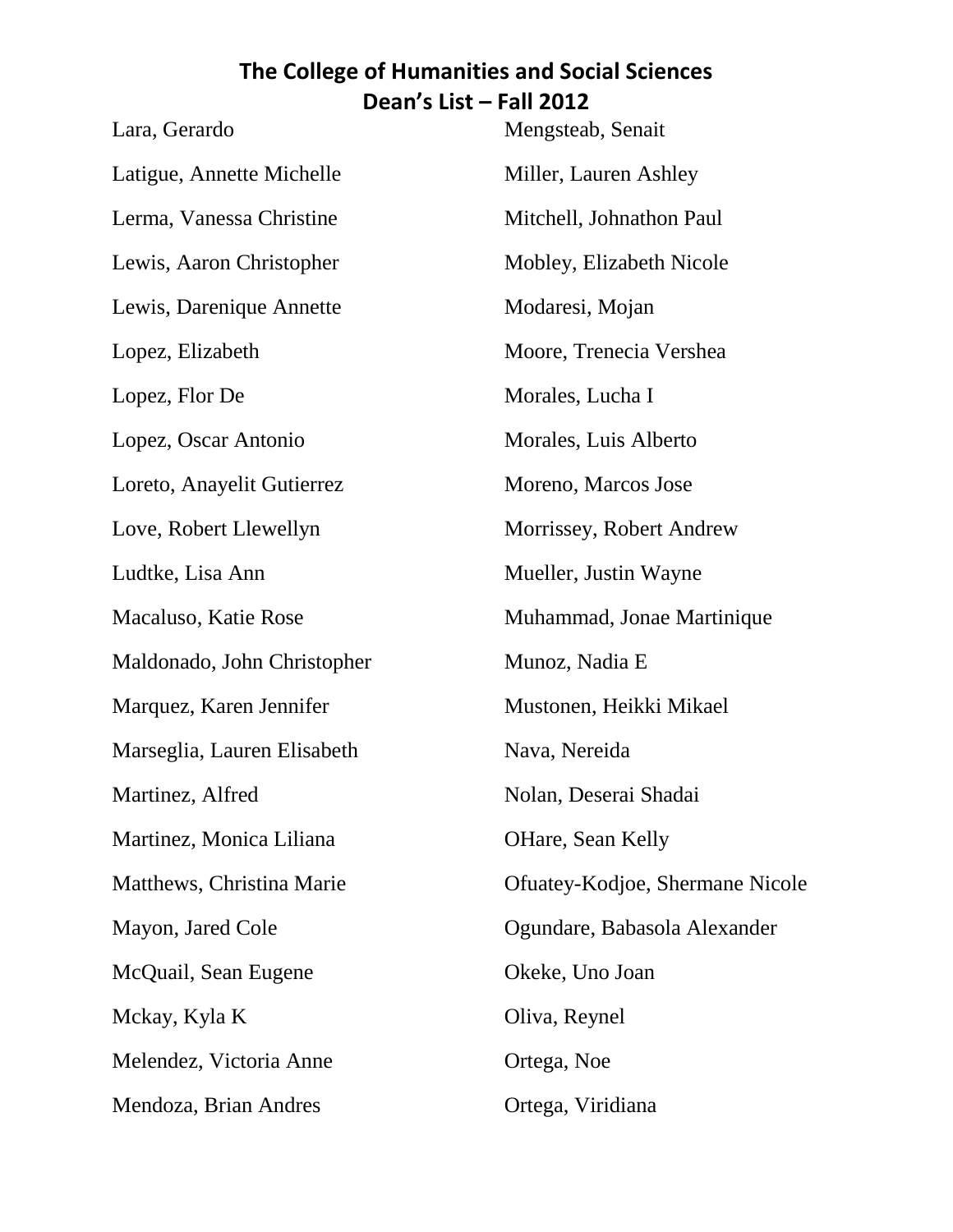| Osborne, Reshonah Davis    | Rubio, Indira E                |
|----------------------------|--------------------------------|
| Osores, Jazmin             | Ruiz, Sharon Ann               |
| Pangia, Grace Kim          | Saldivar, Brittany Rae         |
| Pasztor, Joseph Michael    | Salgado, Alvaro                |
| Pedroza, Socorro           | Samarneh, Gadeer Joseph        |
| Pena, Viviana C            | San Miguel, Alicia Y.          |
| Perdue, Debra Ann          | Sanmiguel, Santiago            |
| Perez, Zachary Drake       | Santibanez, Norabel            |
| Plageman, Alexsha Diane    | Savage, Kelley Noelle          |
| Poon, Joey Fang            | Serhus, Chanda Gayle           |
| Portillo, Jose             | Short, Joanne Alisa            |
| Ramirez, Lori Ann          | Shutic, Kyle Richard           |
| Ramirez, Maria Isabel      | Sievers, Alayna Karol          |
| Raudez, Eduardo Jose       | Sissons, John Francis          |
| Richards, Tamiesha Monique | Smith, Ra'Nekia Ra'Shay        |
| Richardson, Claudia Aehlig | Smith, Ronisha Lameka          |
| Ricks, Stacey Lynn         | Snelling, Shea Renee           |
| Rivera, Ronai Lenise       | Snider, Ashton Rachael         |
| Rivera, Samuel Paltan      | Soto, Lonnie Leon              |
| Rivero, Anisleidys         | Stafford, Christopher Jermaine |
| Robledo, Priscilla         | Stanford, Laura Ann            |
| Robles, Steve Andrew       | Stevens, Addison               |
| Ross, Jonathan Michael     | Stewart, Ana Maria             |